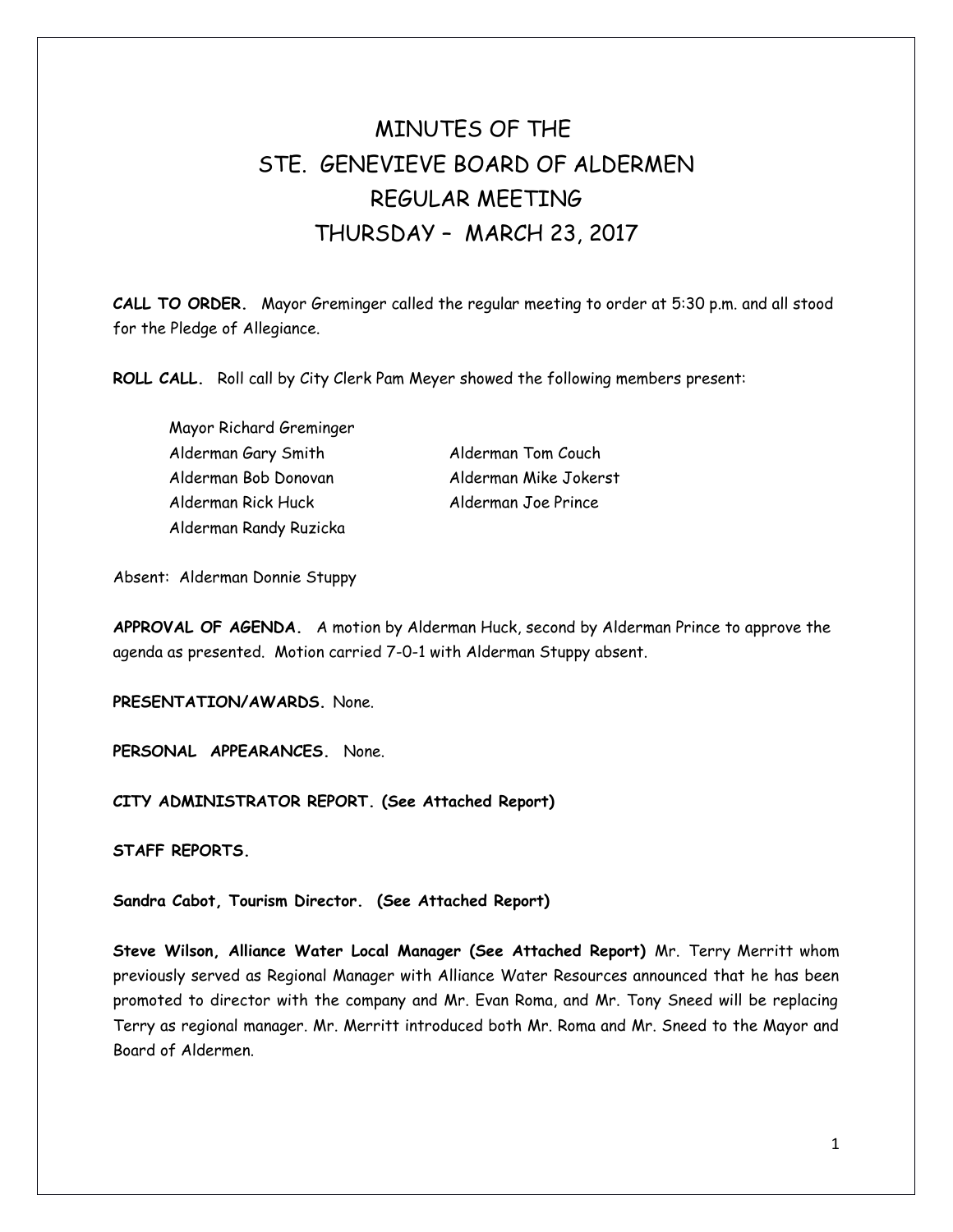**Eric Bennett, Police Chief (See Attached Report)** At this time Chief Bennett introduced Mr. Houston Meyer who is active with Hope Outdoors. Hope Outdoors is a Christian Ministry that offers ill and otherwise challenged children opportunities to go turkey hunting and Mr. Meyer is seeking permission to allow target practice for the individuals that are participating in the hunt on Friday, April 7, 2017 on the grounds of the First Baptist Church on Basler Drive. Mr. Meyer explained that each hunter is required to go through a hunter safety course prior to the hunt on Saturday morning April  $8<sup>th</sup>$ . The maximum number of shots would be approximately 30 and they would be firing into a large three sided round bale bunker at approximately fifteen steps. The Board members did not see any issues with this but suggested that Mr. Meyer contact surrounding property owners to let them know this will be taking place. Chief Bennett concurred that with the type of gun being used, and the location and the placement of the bunker, he does not see an issue with it.

# **PUBLIC COMMENTS.**

At this time Mayor Greminger spoke about some recent comments that had been made regarding the transparency of City Hall and the rudeness or conduct of the staff at City Hall. Mayor Greminger stated he has tried to make sure that things were transparent as possible and believes that City Hall is very transparent. As far as the rudeness or conduct of our staff, Mayor Greminger stated that over the years they City may have had employees here and there that should have possibly treated individuals better, but that comes and goes with the individuals and believes the current staff works hard on trying to help individuals as much as they possibly can. Sometimes the employees have to say no to people and try to make them understand the reason.

Mr. Paul Hassler, 348 Academy addressed the Mayor and Board and stated that the comments Mayor Greminger was referring to were made by him and that he would like to clarify that they were not directed towards city hall employees but some of the members of the Board of Aldermen. Mr. Hassler stated he never intended to say that the workers in city hall were rude.

Kara Burt with Downtown Renewal reported to the Mayor and Board. The Wayfinding sign project has been delayed and a new list of businesses are in the making and a new proposal will hopefully be brought back to the Board of Alderman sometime in April. The current plans include each business that participates to pay for their own sign. Ms. Burt stated that Downtown Renewal does have a budget for the project which includes a matching grant. Downtown Renewal will also be hosting Lip Sync Battle during the Fourth Friday Art Walk at 7:00 p.m. at the Orris as fundraiser. Downtown Renewal is also hosting a shop tour (April  $5<sup>th</sup>$ ) for downtown businesses so the owners know what other shops have to offer. It will start at 5:00 p.m. at the Welcome Center. Ms. Bert reported that seventy two percent of the downtown merchants have joined the merchant partnership program. Derby Day will be May  $6<sup>th</sup>$  in the Lion's Club park.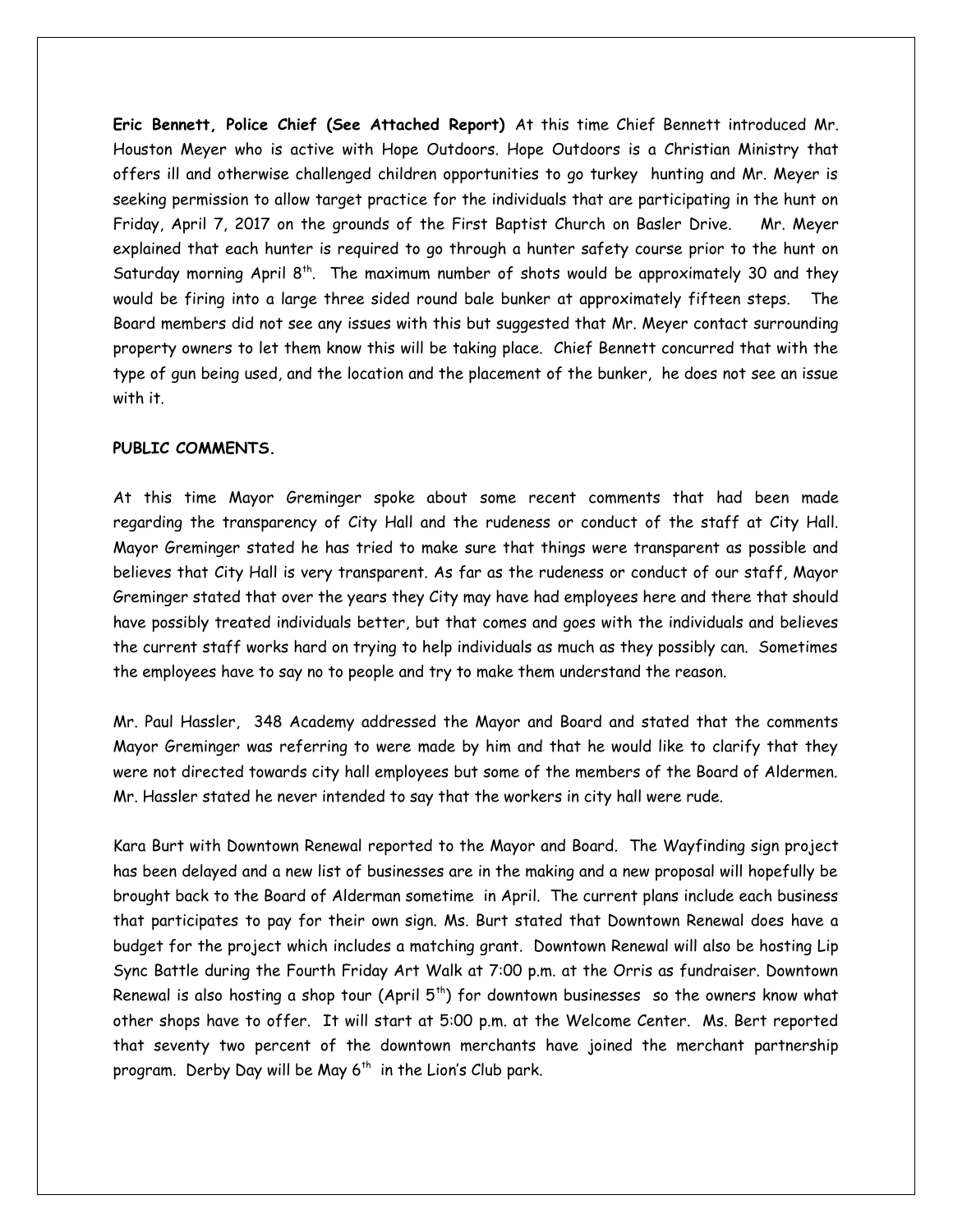Mr. Carl Wehner, 1158 Valle Springs Trail addressed the Mayor and Board of Alderman concerning the vehicle replacement plan for the Fire Department that Mayor Greminger presented to the Board of Aldermen.

## **COMMITTEE REPORTS. None.**

# **CONSENT AGENDA.**

**Minutes – Board of Aldermen** – **Regular Meeting – March 9, 2017.** A motion by Alderman Prince, second by Alderman Ruzicka to approve the minutes of the Regular Board of Alderman meeting of March 9, 2017. Motion carried 7-0-1 with Alderman Stuppy absent.

**Minutes – Board of Aldermen – Closed Session – March 9, 2017.** A motion by Alderman Ruzicka, second by Alderman Smith to approve the minutes of the closed session of March 9, 2017 of the Ste. Genevieve Board of Aldermen. Motion carried 7-0-1 with Alderman Stuppy absent.

**Treasurer's Report – February, 2017.** A motion by Alderman Huck, second by Alderman Couch to approve the Treasurer's Report for February 2017. Motion carried 7-0-1 with Alderman Stuppy absent.

**RESOLUTION 2017- 05. A RESOLUTION OF THE CITY OF STE. GENEVIEVE, MISSOURI ADOPTING A PLAN FOR EQUIPMENT REPLACEMENT FOR THE STE. GENEVIEVE FIRE DEPARTMENT.** A motion by Alderman Huck, second by Alderman Donovan to approve Resolution 2017-05 adopting a plan for equipment replacement for the Ste. Genevieve Fire Department. Motion carried 7-0-1 with Alderman Stuppy absent.

#### **OLD BUSINESS**

**BILL NO. 4152. AN ORDINANCE AMENDING THE CITY OF STE. GENEVIEVE'S PERSONNEL MANUAL SECTION 801: "ALCOHOL AND CONTROLLED SUBSTANCE TESTING POLICY" IN ITS ENTIRETY AND ADOPTING THE REVISED SECTION AS SET FORTH BELOW. 2nd READING.** A motion by Alderman Jokerst, second by Alderman Ruzicka, Bill No. 4152 was placed on its second and final reading, read by title only, considered and passed by a roll call vote as follows: Ayes: Alderman Richard Huck, Alderman Joe Prince, Alderman Bob Donovan, Alderman Randy Ruzicka, Alderman Mike Jokerst , Alderman Gary Smith and Alderman Tom Couch Nays: None Absent: Alderman Donald Stuppy, Motion carried 7-0-1. Thereupon Bill No. 4152 was declared Ordinance No. 4089 signed by the Mayor and attested by the City Clerk.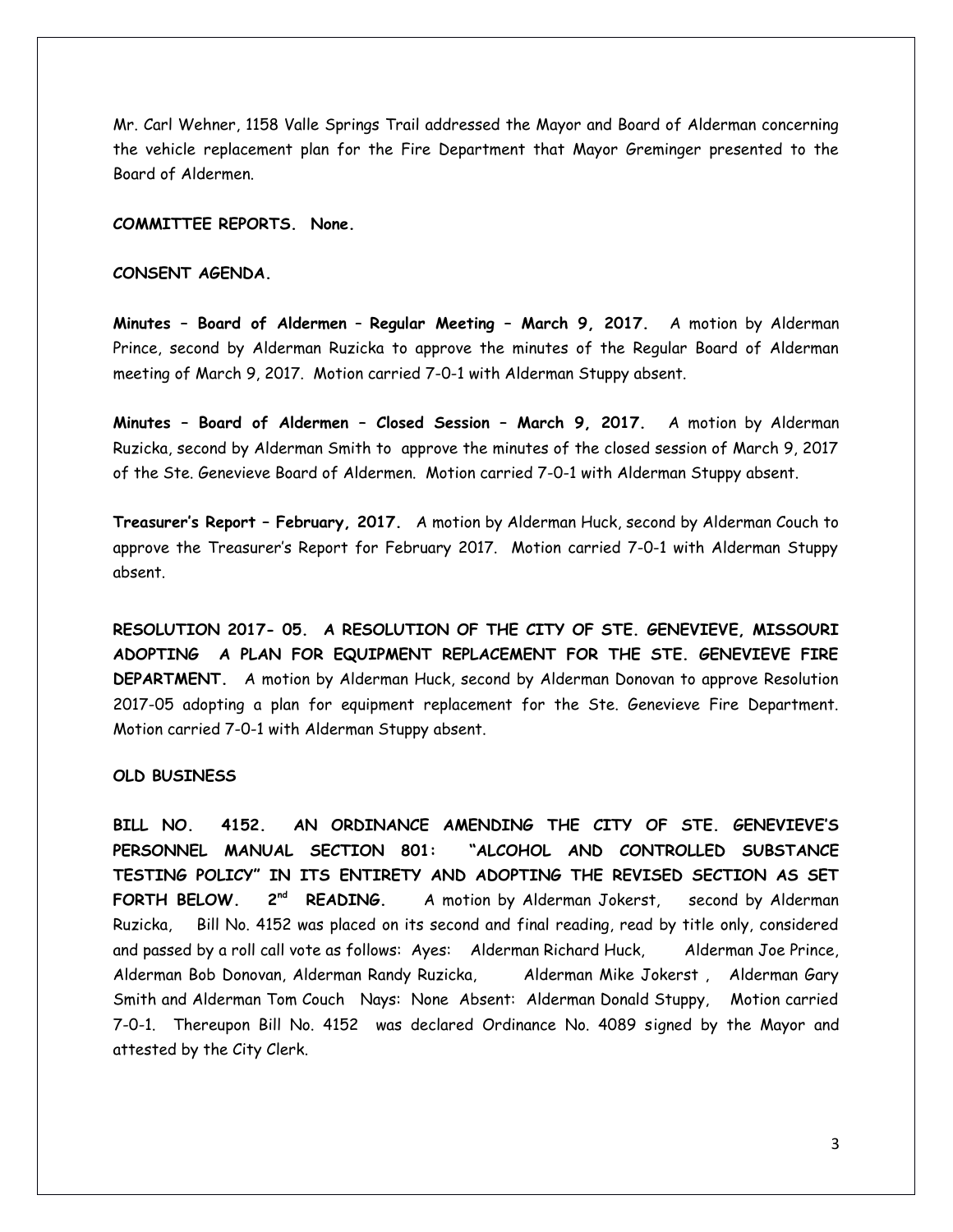**BILL NO. 4153. AN ORDINANCE OF THE CITY OF STE. GENEVIEVE, MISSOURI AUTHORIZING THE MAYOR TO ENTER INTO AN AGREEMENT BETWEEN THE CITY OF** STE. GENEVIEVE AND THE STE. GENEVIEVE MUNICIPAL BAND. 2<sup>nd</sup> READING. A motion by Alderman Smith, second by Alderman Prince, Bill No. 4153 was placed on its second and final reading, read by title only, considered and passed by a roll call vote as follows: Ayes: Alderman Richard Huck, Alderman Joe Prince, Alderman Bob Donovan, Alderman Randy Ruzicka, Alderman Mike Jokerst , Alderman Gary Smith and Alderman Tom Couch Nays: None Absent: Alderman Donald Stuppy, Motion carried 7-0-1. Thereupon Bill No. 4153 was declared Ordinance No. 4090 signed by the Mayor and attested by the City Clerk.

**NEW BUSINESS.** None.

**OTHER BUSINESS.** None.

## **MAYOR/BOARD OF ALDERMEN COMMUNICATION.**

**Street Closure Request from the Ste. Genevieve County Memorial Hospital to close the intersection of Main and Jefferson on Friday April 28, 2017 for the Art of Women's Health 5K Run/Walk.** A motion by Alderman Huck, second by Alderman Smith to approve the street closure for Friday, April 28, 2017 for the Art of Women's Health 5K walk/run. Motion carried 7-0- 1 with Alderman Stuppy absent.

**Mr. Jimmie Jones is seeking approval from the Ste. Genevieve Board of Aldermen for a demolition permit to remove the 20' x 26' garage located behind the house at 415 Rozier Street.** A motion by Alderman Smith, second by Alderman Donovan to approve the demolition request for Mr. Jimmie Jones. Motion carried 7-0-1 with Alderman Stuppy absent.

**EXECUTIVE/CLOSED SESSION.** A motion by Alderman Couch, second by Alderman Prince to go into closed session to discuss litigation matters as authorized by Section 610.021(1), RSMO,and real estate acquisition matters as authorized by Section 610.021(2), RSMO. Motion carried 7-0-1 with the following roll call: Ayes: Alderman Richard Huck, Alderman Joe Prince, Alderman Bob Donovan, Alderman Randy Ruzicka, Alderman Mike Jokerst, Alderman Gary Smith and Alderman Tom Couch Nays: None Absent: Alderman Donald Stuppy 6:20 p.m.

A motion by Alderman Prince, second by Alderman Ruzicka to come out of closed session. Motion carried 7-0-1 with the following roll call: Ayes: Alderman Richard Huck, Alderman Joe Prince, Alderman Bob Donovan, Alderman Randy Ruzicka, Alderman Mike Jokerst , Alderman Gary Smith and Alderman Tom Couch Nays: None Absent: Alderman Donald Stuppy. 6:39 p.m.